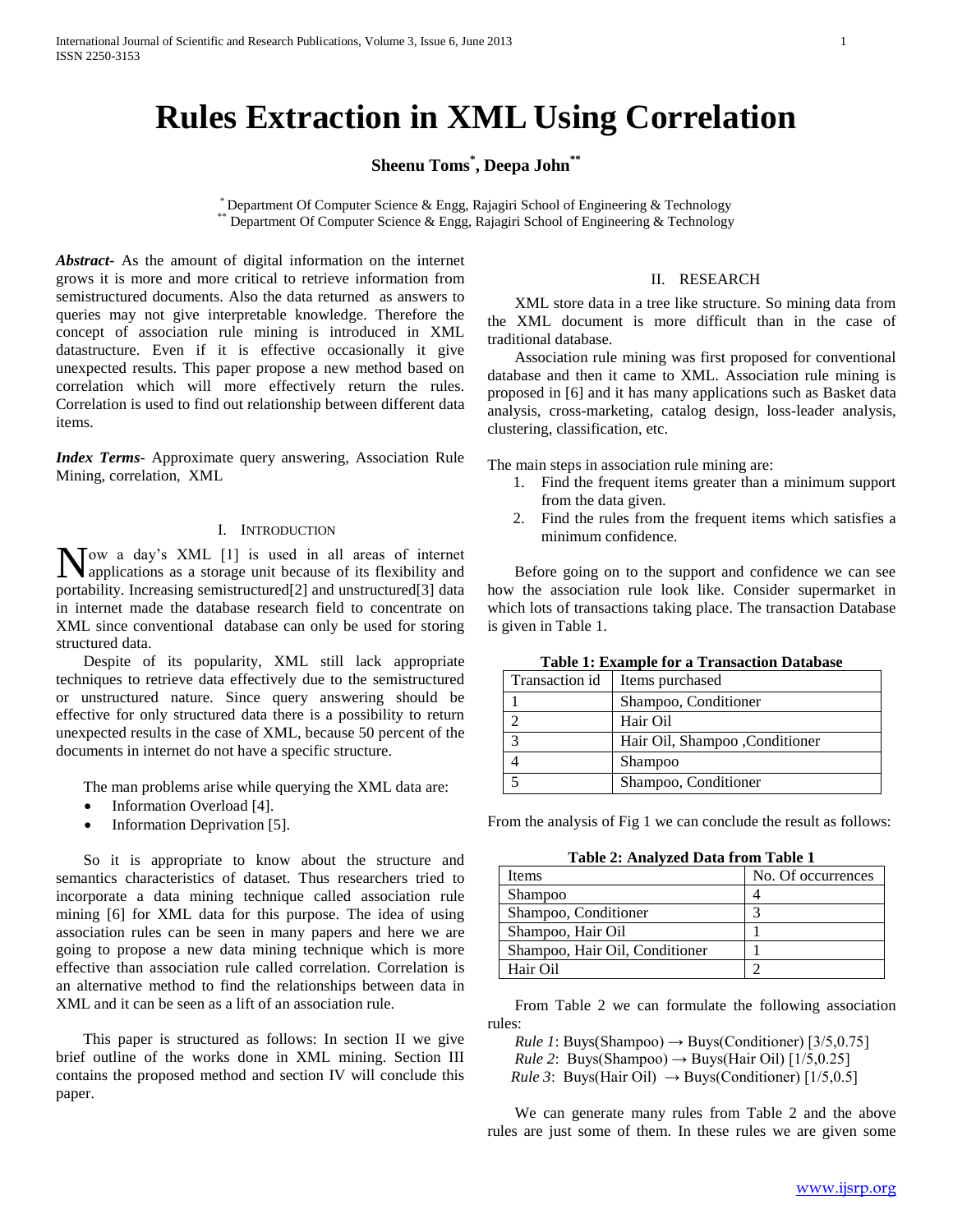numerical values which are the calculated support and confidence of the given data.

 Support corresponds to the occurrence of an element or set of elements and confidence corresponds to the conditional probability of finding an element having found another element.

 For *Rule 1* the support is 4 which means that out of the 5 transactions, 4 of them contain Shampoo. Confidence for this rule is 0.6 indicates the probability of buying conditioner with shampoo.

So we can generalize the association rule as follows:

 $A \Rightarrow B$  (If A then B)

Support =  $P(AUB)$  = No. of tuples containing both A & B / total number of tuples. Confidence =  $P(B/A) = P(AUB)/P(A)$ .

 These are the general concepts of finding association rules in transaction databases.

 In order to find the frequent items and create association rules researchers developed many mining algoritms. The main basic algorithm in association rule mining is Apriori Algorithm [7]. This algoritm is based on the property that "any subset of frequent itemset must be frequent" called Apriori property. Other main algoritms used in association rule mining are FP tree algorithm [8], Predictive Apriori [9], Tertius [10], and GSP [11]. Above explanations are all based on the database concern. When it comes to XML all the basic concepts still remains same, but we have to work on a tree like structure ie we have to find out the frequent sub trees instead of frequent items, and the support or confidence are calculated in sub trees. Main algoritms used for mining in XML are TreeMiner [12], PathJoin [13], FREQT [14], DRYADE [15], DRYADEPARENT [16], CMTTreeMiner [17] and POTMiner [18]. These algorithms extract the frequent subtrees in the XML document. Experiments shows that DRYADEPARENT is currently the fastest algorithm and CMTTreeMiner the second with respect to efficiency.

In the case of XML the rule can be as follows:

 $A \Rightarrow B$  (If A then B), where A and B are trees.

 This is called Tree Association Rule(TAR). TAR describes the co-occurrence of two trees A and B. Always A should be a subtree of B.

The support and confidence of TAR is:

Support = Count( $B, T$ ) / Cardinality( $T$ ).

Confidence = Count( $B, T$ ) / Count( $A, T$ ) where T is the tree representation of the corresponding XML document. Cardinality(T) represent the total no. of nodes in XML document, Count(B,T) denotes the no. of occurrence of subtree B in tree T.



 The rules extracted and stored should satisfy a minimum support and confidence. The minimum support and confidence can be given prior to rules extraction. Greater the minimum values of support and confidence greater the effectiveness of the rule.

 Let us consider the example of "incidents.xml" in the odyssey dataset in Fig 1 [19]. It consists of crime scene information across Europe. Experts have used association rule mining in it.

 Some of the rules mined from this xml document are given in Fig 2 [19].



 Rule 1 in Fig 2 says that 80 percent of the incidents are robberies. Rule 2 states that 66 percent of Full Metal Jacket Bullets have rimless cases. Rule 3 states that 100 percent of the Winchester bullets have 7.8mm diameter and a belted case. Finally rule 4 states that 75 percent of the incidents involving rimless Full Metal Jacket bullets are robberies happening in Italy. So by analysing these rules we can have a different view of an XML document that may give many useful information's to ordinary users.

 The rules extracted are now stored in the XML format for the convenience of querying, ie the same language that we are using for querying XML document can also used with the rules for information retrieval.

### III. PROPOSED METHOD

 Support-confidence framework is not so efficient in rule mining. Because it identifies a rule  $(A \Rightarrow B)$  as strong even if the occurrence A might not imply the occurrence of B. Correlation is an alternative to this framework which is more effective in rule mining.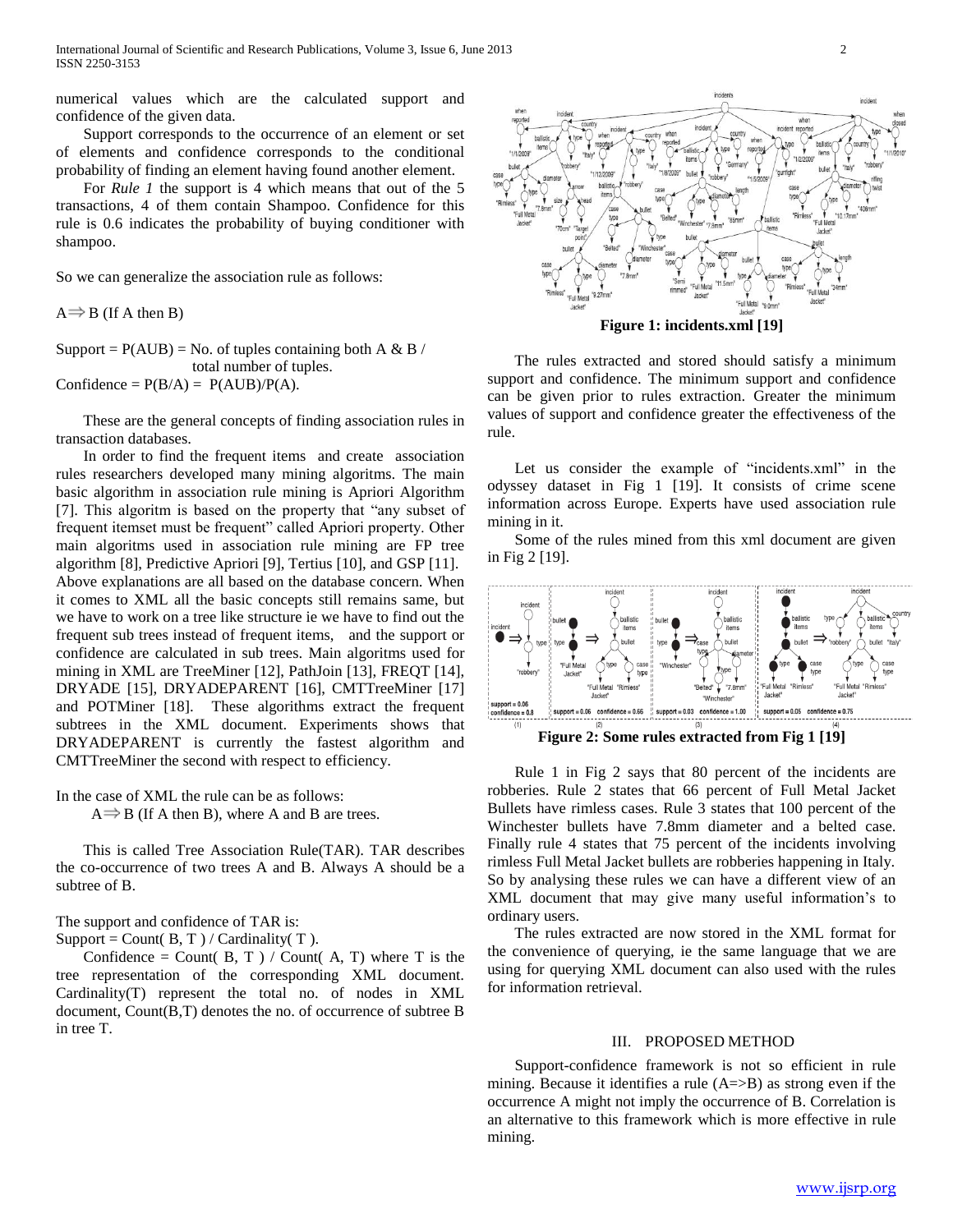International Journal of Scientific and Research Publications, Volume 3, Issue 6, June 2013 3 ISSN 2250-3153

#### **A. Correlation Concepts**

 Let A and B are two subtrees. The occurrence of A is independent of the occurrence of B iff

## $P(A \cup B) = P(A) \cdot P(B)$

 Otherwise A and B are dependent and correlated. The measure of correlation, or correlation between A and B is given by the formula:

 $Corr(A,B)=P(A \cup B) / P(A)$ .  $P(B)$ 

- $corr(A,B) >1$  means that A and B are positively correlated i.e. the occurrence of one implies the occurrence of the other.
- $corr(A,B) < 1$  means that the occurrence of A is negatively correlated with ( or discourages) the occurrence of B.
- $corr(A,B) = 1$  means that A and B are independent and there is no correlation between them.

### **B. Association and correlation**

The correlation formula can be re-written as:  $Corr(A,B) = P(B|A) / P(B)$ 

We know that

 $Support(A \rightarrow B) = P(AUB)$ Confidence( $A \rightarrow B$ )=  $P(B|A)$ 

Confidence can be rewritten as Confidence( $A \rightarrow B$ )= corr( $A,B$ )  $P(B)$ 

 Correlation, support and confidence are all different. Correlation provides an extra information about the association rule  $(A \rightarrow B)$ . We can say that the correlation corr $(A, B)$  provides the LIFT of the association rule  $(A=\geq B)$ , i.e. A is said to increase (or LIFT) the likelihood of B by the factor of the value returned by the formula for corr(A,B).

## **C. Correlation rules**

 Correlation concepts & rules can be used to further support our derived association rules**.** Consider the rule 1 in Fig 2. The correlation values for this rule is

Rule 1:  $Corr(A,B)=P(B/A)/P(B)$  $P(B) = 4/62 = 0.06$  (from Fig 1)

 $Corr(A,B) = 0.8/0.06 = 13.33 > 1$ , means that in rule 1 the two subtrees are positively correlated and this rule is strong.

 Similarly we can find whether the rules extracted are strong or not. If the correlation value for a rule is found to be equal or less than 1 then it is discarded.

#### IV. CONCLUSION

 Correlation Analysis provides an alternative framework for finding interesting relationships, or to improve understanding of meaning of some association rules ie it is a lift of an association rule. There has been many researches going on in the area of finding more effective mining algorithms for XML. The proposed method will effectively mine XML.

#### **REFERENCES**

- [1] World Wide Web Consortium, Extensible Markup Language (XML) 1.0, http://www.w3C.org/TR/REC-xml/, 1998.
- [2] Peter Buneman, "Semistructured Data", Department of Computer and Information Science University of Pennsylvania.
- [3] [Abidin, S.Z.Z.](http://ieeexplore.ieee.org/search/searchresult.jsp?searchWithin=p_Authors:.QT.Abidin,%20S.Z.Z..QT.&searchWithin=p_Author_Ids:37267324300&newsearch=true) ; [Idris, N.M.](http://ieeexplore.ieee.org/search/searchresult.jsp?searchWithin=p_Authors:.QT.Idris,%20N.M..QT.&searchWithin=p_Author_Ids:37411315500&newsearch=true) ; [Husain, A.H.](http://ieeexplore.ieee.org/search/searchresult.jsp?searchWithin=p_Authors:.QT.Husain,%20A.H..QT.&searchWithin=p_Author_Ids:37408511000&newsearch=true) ["Extraction and classification](http://ieeexplore.ieee.org/xpl/articleDetails.jsp?tp=&arnumber=5466948&queryText%3Dunstructured+data)  of unstructured data [in WebPages for structured multimedia database via](http://ieeexplore.ieee.org/xpl/articleDetails.jsp?tp=&arnumber=5466948&queryText%3Dunstructured+data)  [XML"](http://ieeexplore.ieee.org/xpl/articleDetails.jsp?tp=&arnumber=5466948&queryText%3Dunstructured+data)[, Information Retrieval & Knowledge Management, \(CAMP\), 2010](http://ieeexplore.ieee.org/xpl/mostRecentIssue.jsp?punumber=5462929)**.**
- [4] Yongming Guo Dehua Chen Liangxu Liu, Jiajin Le , " A Frame of Per Personalized Information Filtering System Based on XML" Networked Computing and Information Management, Volume: 1, 2008. NCM '08.
- [5] R.Sree Lekshmi, B. Sasi kumar, " Extracting Information from Semistructured XML using TARs",International Journal of Engineering and Advanced Technology (IJEAT) ISSN: 2249 – 8958, Volume-2, Issue-1, October 2012.
- [6] R. Agrawal and R. Srikant, "Fast Algorithms for Mining Association Rules in Large Databases," Proc. 20th Int'l Conf. Very Large Data Bases, pp. 478-499, 1994.
- [7] Rakesh Agrawal, RamaKrishnan Srikant, "Fast Algorithms for mining Association Rules", Proceedings of the  $20<sup>th</sup>$  VLDB Conference Santiago, Chile, 1994.
- [8] Florian Verhein,"FP growth Algorithm an Introduction", Copyright 2008 Florian verhein January 10 2008.
- [9] [Bo Wu](http://ieeexplore.ieee.org/search/searchresult.jsp?searchWithin=p_Authors:.QT.Bo%20Wu.QT.&searchWithin=p_Author_Ids:37876100200&newsearch=true) , [Defu Zhang](http://ieeexplore.ieee.org/search/searchresult.jsp?searchWithin=p_Authors:.QT.Defu%20Zhang.QT.&searchWithin=p_Author_Ids:37537304800&newsearch=true) , [Qihua Lan,](http://ieeexplore.ieee.org/search/searchresult.jsp?searchWithin=p_Authors:.QT.Qihua%20Lan.QT.&searchWithin=p_Author_Ids:37868928400&newsearch=true) [Jiemin Zheng,](http://ieeexplore.ieee.org/search/searchresult.jsp?searchWithin=p_Authors:.QT.Jiemin%20Zheng.QT.&searchWithin=p_Author_Ids:37534885500&newsearch=true) "An Efficient Frequent Patterns Mining Algorithm Based on Apriori Algorithm and the FP- Tree Structure" [Convergence and Hybrid Information Technology, 2008. ICCIT '08.](http://ieeexplore.ieee.org/xpl/mostRecentIssue.jsp?punumber=4681983)
- [10] Sunitha B.Aher, Labo L.S.D.R.S, "A Comparative Study of Association Rule Algoritms for Course recommender System in E-learning", International Journal of Computer Applications (0975-8887), volume 39-No 1,Feb 2012.
- [11] Chenngguan Xiang, Guizhou Normall Coll, Guiyang, "The GSP Algorithm in Dynamic Cost Prediction of Enterprise", NaturalComputation (ICNC), Volume 4, Seventh International Conference on 2011.
- [12] M.J. Zaki, "Efficiently Mining Frequent Trees in a Forest: Algorithms and Applications," IEEE Trans. Knowledge and Data Eng., vol. 17, no. 8, pp. 1021-1035, Aug. 2005.
- [13] Y. Xiao, J.F. Yao, Z. Li, and M.H. Dunham, "Efficient Data Mining for Maximal Frequent Subtrees," Proc. IEEE Third Int'l Conf.Data Mining, pp. 379-386, 2003.
- [14] T. Asai, K. Abe, S. Kawasoe, H. Arimura, H. Sakamoto, and S. Arikawa, "Efficient Substructure Discovery from Large Semi- Structured Structured Data," Proc. SIAM Int'l Conf.Data Mining, 2002.
- [15] A.Termier, M. Rousset, and M. Sebag, "Dryade: A New Approach for Discovering Closed Frequent Trees in Heterogeneous Tree Databases," Proc. IEEE Fourth Int'l Conf. Data Mining, pp. 543-546, 2004.
- [16] A.Termier, M. Rousset, M. Sebag, K. Ohara, T. Washio, and Hotoda, "DryadeParent, an Efficient and Robust Closed Attribute Tree Mining Algorithm," IEEE Trans. Knowledge and Data Eng., vol. 20, no. 3,pp.300- 320, Mar. 2008.
- [17] Y. Chi, Y. Yang, Y. Xia, and R.R. Muntz, "CMTreeMiner: Mining both Closed and Maximal Frequent Subtrees," Proc. Eighth Pacific-Asia Conf. Knowledge Discovery and Data Mining, pp. 63-73, 2004.
- [18] A. Jime'nez, F. Berzal, and J.C. Cubero, "Mining Induced and Embedded Subtrees in Ordered, Unordered, and Partially- Ordered Trees," Proc. 17th Int'l Symp. Methodologies for Intelligent Systems, pp. 111-120, 2008.
- [19] Mirjana Mazuran, Elisa Quintarelli, and Letizia Tanca, "Data Mining for XML Query-Answering Support", Ieee Transactions On Knowledge And Data Engineering, Vol. 24, No. 8, August 2012 .